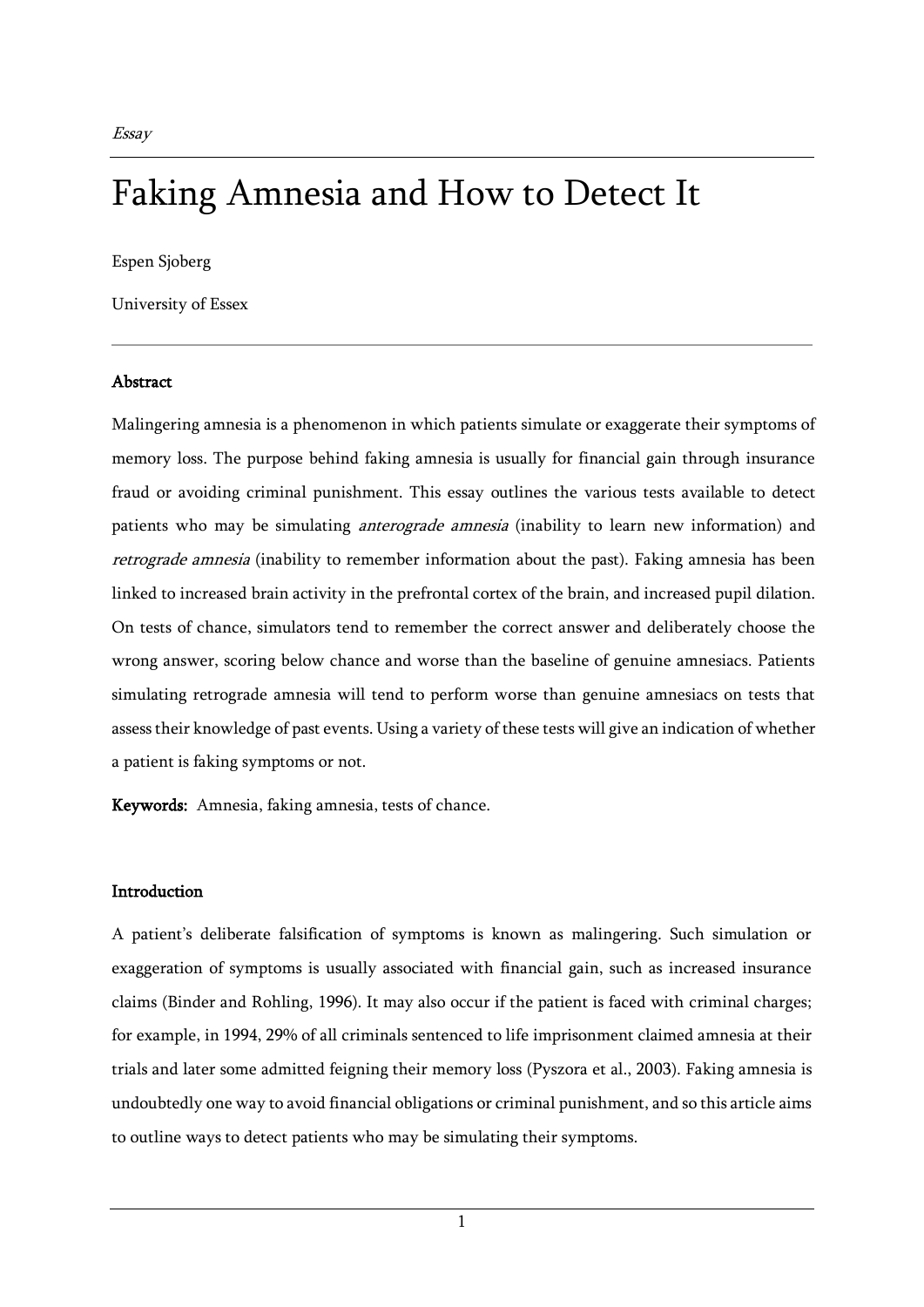## The two types of amnesia

There are two different types of amnesia caused by brain damage or psychological trauma. Firstly, retrograde amnesia refers to an inability to remember anything that happened before the onset of the injury. The patient may still remember certain aspects of their life, such as their name or how to ride a bike, but the patient has no recollection of specific events or personal experiences. For instance, a patient may remember that they went to school, but have forgotten everything about the school itself, including information about events attended or information about schoolmates. Secondly, *anterograde amnesia* is the inability to learn something new. In popular media this is often incorrectly referred to as short-term memory loss. Patients with anterograde amnesia have a very short attention span and will forget any newly learned information once their attention shifts.

If a patient claims to suffer from retrograde or anterograde amnesia, despite brain scans revealing no injury, this is itself no indication of malingering. The injury sustained may simply have gone undetected, or the patient may be suffering from amnesia for psychological reasons such as trauma or stress, known as functional amnesia. Tests for anterograde amnesia are plentiful, with several tests specifically designed to detect malingering. For retrograde amnesia, fewer tests exist and malingering is much harder to identify.

# General tests for detecting malingering

The tests specifically aimed at detecting malingering in patients are referred to as Symptom Validity Tests (SVT) and often involve chance. Patients who feign their performance tend to neglect the properties of chance and tend to perform below chance level, while genuine brain injury patients perform at chance level or above. One such test is the Test of Memory Malingering (TOMM), which aims to detect malingering without giving patients cues as to the nature of the test (Tombaugh, 1997). Another is the Word Memory Test (WMT; Green, Allen and Astner, 1996), which assesses verbal memory using pair-word recognition tasks, as well as consistency with delayed recognition tasks (Green et al., 2003). In other words, a patient with amnesia will display consistently bad performance on memory tasks, but a malingerer is likely to vary their performance and also score below chance.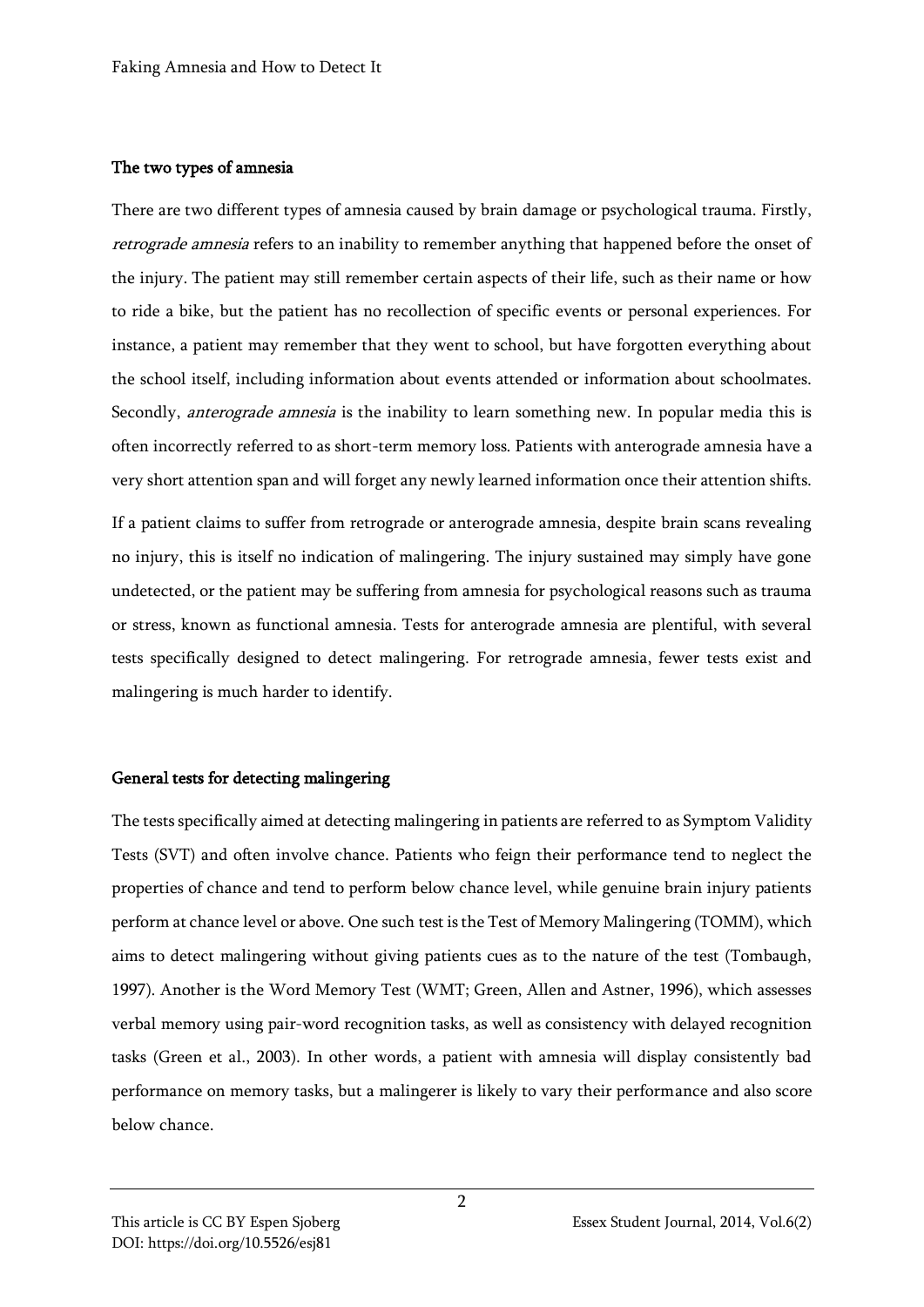#### Faking Amnesia and How to Detect It

Teichner and Wagner (2004) argue that the TOMM is only a useful measure for detecting malingering if dementia is ruled out, as the test is sensitive to the cognitive dysfunction associated with dementia. This was illustrated by Staniloiu and Markowitsch (2012), who reported a patient that scored below chance on several malingering detection trials, but the authors attributed this to global cognitive deterioration or that the patient did not understand the instructions.

The MMPI-2 Fake Bad Scale (FBS) is a true/false statement test sensitive to paradoxical claims, which can assess whether a patient is exaggerating their responses (Lees-Haley et al., 1991). A metaanalysis by Nelson et al., (2006) concluded that the FBS is an adequate measure of malingering detection. Again, people who feign amnesia will perform particularly poor on such tests, deliberately creating a weak performance which is actually lower than chance. A study by Hashish et al. (2011) further compared the FBS with other measurements of malingering in head injury claims and found that the FBS is the most effective scale for detecting malingerers. However, Meyers and Volbrecht (2003) argue that the best malingering detection tests are those that can perform double-duties, meaning the tests can also assess some cognitive function in patients with genuine neurological impairments. They argue that there are two tests –the Forced Choice Test (Hiscock and Hiscock, 1989) and the Portland Digit Recognition Choice Test (Binder, 1993)– both of which are used to detect malingering, but are otherwise useless for neuropsychological evaluations. McCaffrey and Weber (1999) argue that, while malingering assessment is still a somewhat inaccurate science, a combination of measurements are best to assess malingering in patients, especially if the patient has potential external gains by simulating.

### Neuro-imaging and physiological techniques

As malingering involves deception, some neuro-imaging studies suggest that fMRIs may aid malingering detection: Spence et al. (2004) found that deception depends on activation of key brain structures such as the ventro- and dorsolateral prefrontal cortex, while Browndyke et al. (2008) also found that on tests such as TOMM deception was associated with increased brain activity and slower response time. This is similar to the results of a test van Hooff et al. (2009) in which simulators (participants told to mimic symptoms of amnesia) showed slower and more variable reaction times on a memory task. However, brain-imaging measures cannot establish with certainty if malingering is occurring as mediating factors may be at play; i.e. impaired executive control as a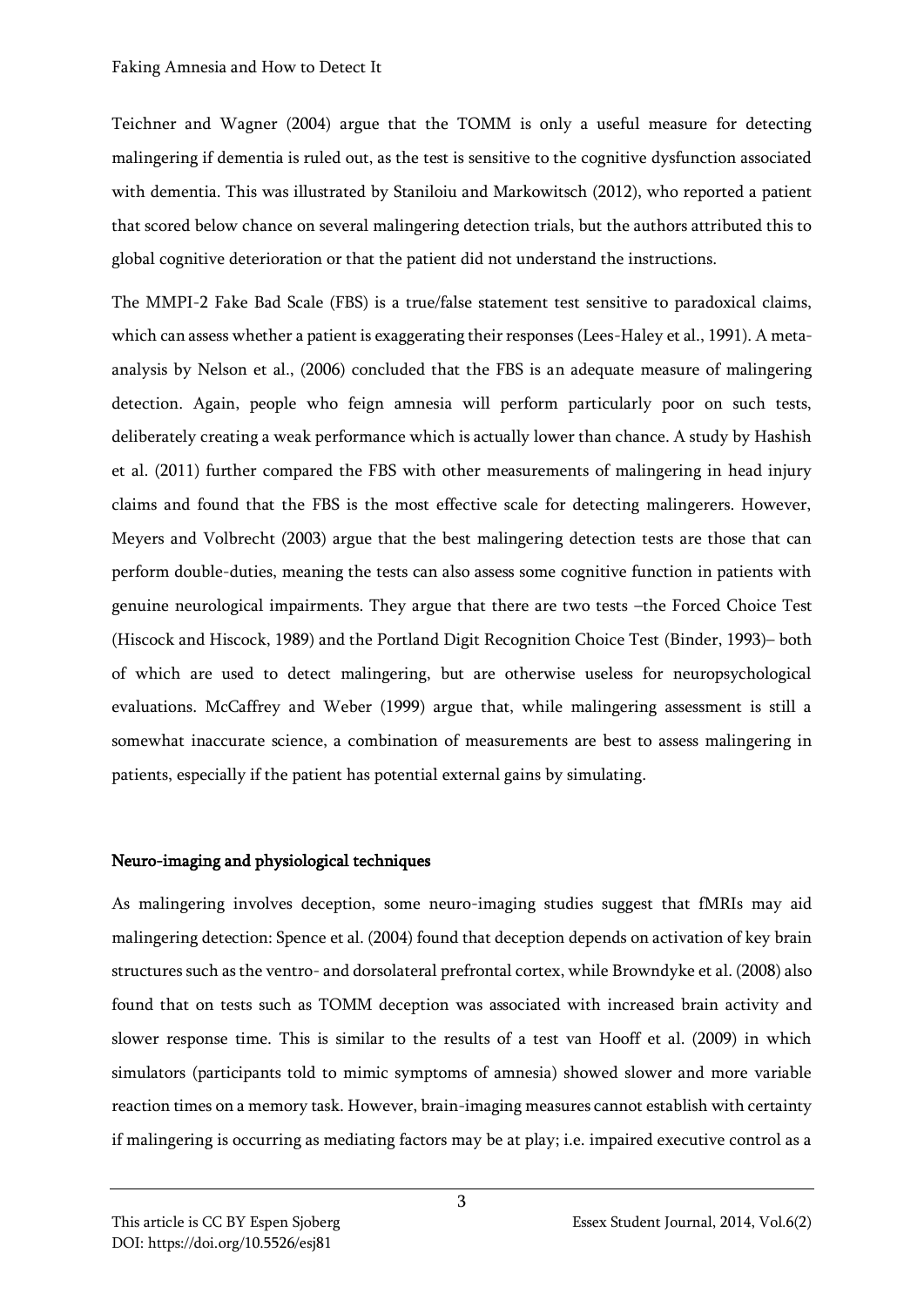result of psychological stress is causally linked to dysfunctional autobiographical retrieval (Fujiwara et al., 2008; Kopelman, 2000).

Heaver and Hutton (2010) measured pupil size during a memory task and found that, during the recognition stage, the pupil was larger when old items were presented in comparison to new items. As all participants were told to feign amnesia, the authors argue that pupil size measurement may be an indicator of malingering as it is an unconscious action. However, as this study did not compare the results with brain injured patients it is not clear if this effect prevails in genuine amnesia cases.

# Tests for detecting malingering in anterograde amnesia

Suspicion of malingering with anterograde amnesia usually involves a patient scoring below chance on forced choice tests (Jelicic et al., 2004) or below the baseline of patients with amnesia as a result of acquired brain injury, known as organic amnesia (Greiffenstein et al., 1994). Since anterograde amnesia is the inability to remember new information, a large variety of tests are available.

With the help of an insurance company, Greiffenstein et al. (1994) identified probable malingering patients and compared their results with objectively brain-injured patients on a variety of tests. They found that the traditional Wechsler Memory Scale (Wechsler, 1945) and its revised edition were unable to detect differences between malingering patients and brain-injured patients. In contrast, the Rey Auditory Verbal

Learning Test (AVLT; Invik et al., 1990) displayed significant differences between malingering and brain-injured patients on free recall, delayed recall, and recognition, with malingering patients performing poorly by comparison. The AVLT is a five-trial learning procedure in which participants read a list of fifteen words followed by free recall. Subsequently, a second word list is read and recalled before finally the initial list is recalled again, which allows for a measure of interference. As patients who fake amnesia tend to exaggerate their symptoms, they perform worse on this task than patients with organic amnesia.

Greiffenstein et al. (1994) also conducted a series of tests: Rey's Word Recognition List (Lezak et al., 2004) involves recognising previously presented words; Rey's 15-item Memory Test (Lezak et al., 2004) has the participant drawing symbols from memory; the Portland Digit Recognition Test (Binder, 1993) involves remembering words through different trials of backwards counting; and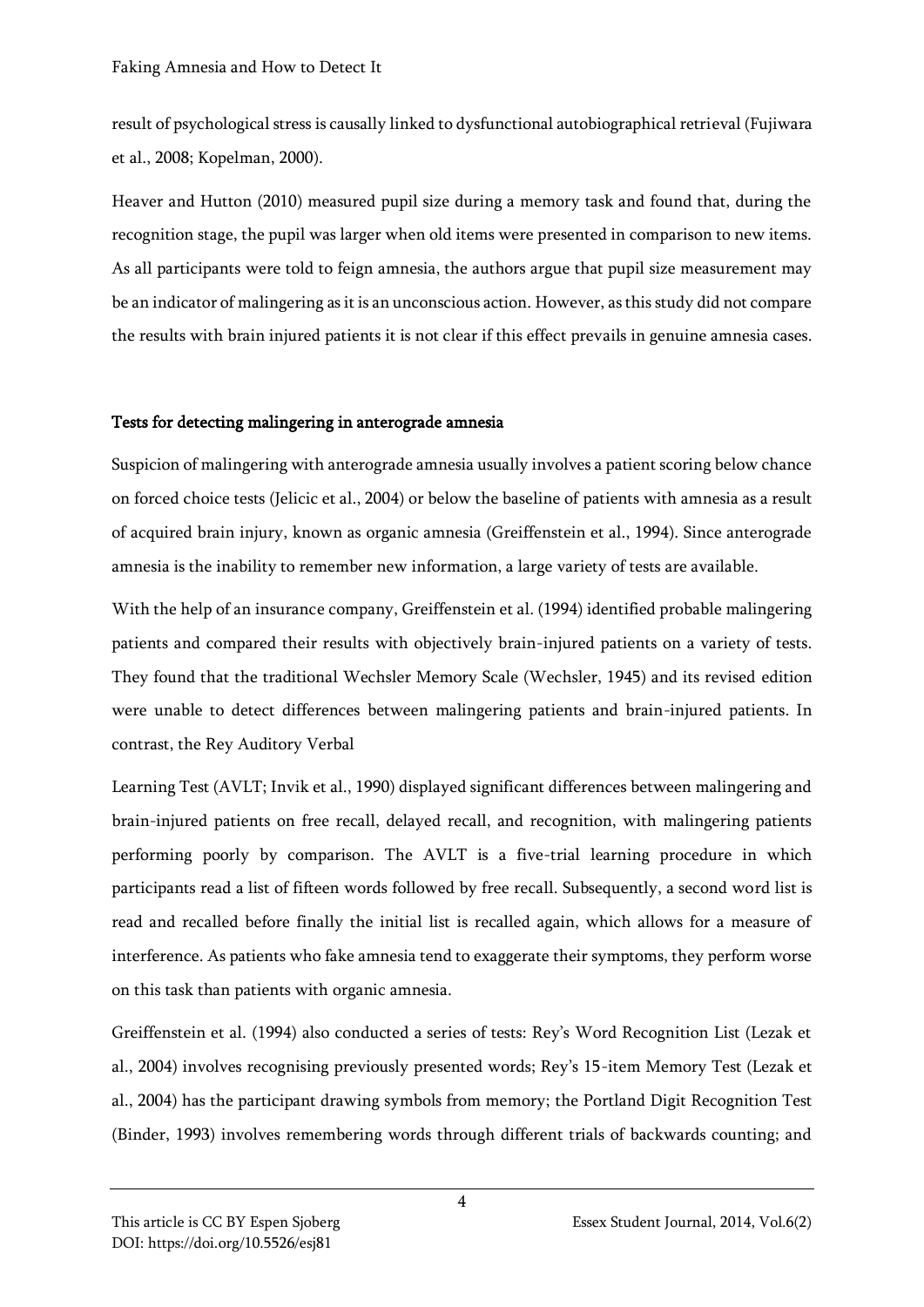#### Faking Amnesia and How to Detect It

the Reliable Digit Span is a serial recall task forwards and backwards. On all of these tests it was found that suspected malingerers scored poorly compared to brain injured patients. To assist clinicians in assessing malingering in patients, Greiffenstein et al. (1994) suggested a conservative rule of suspicion when performance was 1.3 standard deviations below an objective brain injury baseline. Nevertheless, they warned that this included a 10% chance of false negatives.

Greiffenstein et al. (1994) warned against labelling malingering too early as there are third variables that can account for poor performance. Previous neurological conditions, such as being in a coma or suffering from internal brain haemorrhaging can reduce cognitive performance (Schretlen et al., 1991). Another complication can arise if a patient has existing brain damage while simultaneously exercising malingering. The motivation behind this may be increased financial restitution following an initial injury. However, this phenomenon is incredibly rare: only 9% of brain injured patients perform worse than poor-performing malingering patients (Binder, 1993).

Hanley et al. (1999) found that the coin-in-the-hand task (Kapur, 1994) is a good indicator of malingering in amnesia patients. During this task, the participants briefly observe which hand is holding a coin. They are then asked to count backwards from 10 before they are asked which hand the coin was in. It was found that organic amnesiacs score excellently on this task, while simulators score only at chance level or below. Another test used was the distraction/no distraction task (Baker et al., 1993) where participants read words from cards, followed by either a silent pause or backwards counting. Finally, participants are asked to recall the word items based on semantic cues. Hanley et al. (1999) found that simulators perform poorly compared to controls and organic amnesiacs on this task, which again supports the idea that patients who fake their condition tend to exaggerate their symptoms and perform worse than patients with genuine amnesia.

A more implicit measure of malingering is to see if the patient shows the usual primacy and recency effect in free recall. The primacy effect is the tendency to remember the first item in a list of items in a memory test, while the recency effect involves remembering the final item in the list. Wiggins and Brandt (1988) found that patients with genuine amnesia will not show a primacy effect while simulators do. Such indicators can be useful as the results are difficult for malingerers to fake.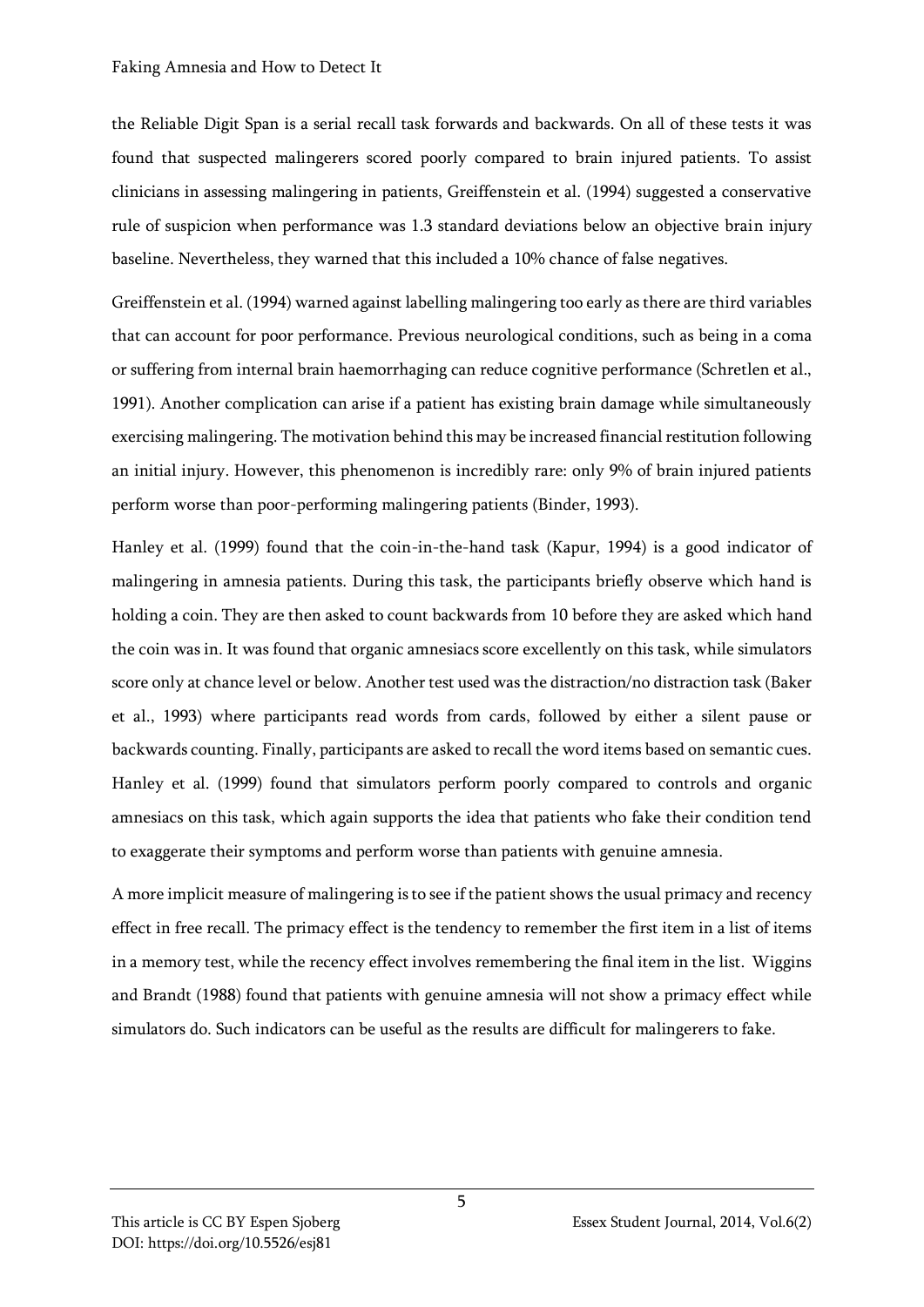#### Tests for detecting malingering in retrograde amnesia

It is more problematic to assert whether a patient is feigning retrograde amnesia as this involves loss of memory prior to the onset of the condition. The variables in question are therefore largely out of the examiner's control. For this reason, there are relatively few tests that show promise of malingering detection within retrograde amnesia assessment. Kapur (1999) argues that this is because retrograde amnesia is less frequently reported by patients compared to anterograde amnesia (presumably because it is harder to fake), and for this same reason there is also little research on the topic. The difficulty in detecting malingering is further convoluted by the possibility of unconscious (or hysterical) malingering, where the patient, in a sense, is self-sabotaging their own performance without realising it (Ross, 2000).

Tests that specifically aim at assessing retrograde amnesia with malingering in mind are rare. Jenkins (2009, cited in Jenkins et al., 2009) is one of few studies to compare performance between brain injured patients, controls, and instructed malingerers on retrograde amnesia. Among the tests used was the Autobiographical Memory Interview (AMI), which uses samples of personal semantic memories across the lifespan, such as information from schooldays (Kopelman et al., 1989). Another test was the dead/alive test, which is a test of recognising whether a famous person is still alive or dead, and if the participant knows the circumstances of the death (Kapur et al., 1992). Jenkins (2009) found that malingerers typically scored lower on both the AMI and the dead/alive test compared to brain injured patients. This suggests that malingerers can be detected using these two tasks, though one aspect that has not been investigated is whether malingerers will score differently than patients with functional retrograde amnesia (amnesia due to psychological reasons) on these tasks.

There are other tests designed to assess retrograde amnesia, such as the Famous Events Tests (Leplow and Dierks, 1997, cited in Fujiwara et al., 2008), which involve recall and recognition of public news events. However, few tests have been used in the context of malingering retrograde amnesia patients. Even if strong suspicions occur it is difficult to make accurate conclusions without patient confessions, which again are rare. Fujiwara et al. (2008) tested five patients on a series of memory tests and strongly suspected that one of the patients was simulating functional retrograde amnesia, but was unable to conclude with conviction without the patient's confession. Their studies suggested that patients with retrograde amnesia may also perform poorly on theory of mind tasks, which may be linked to poor autobiographical memory recall. Jenkins et al. (2009) argue that more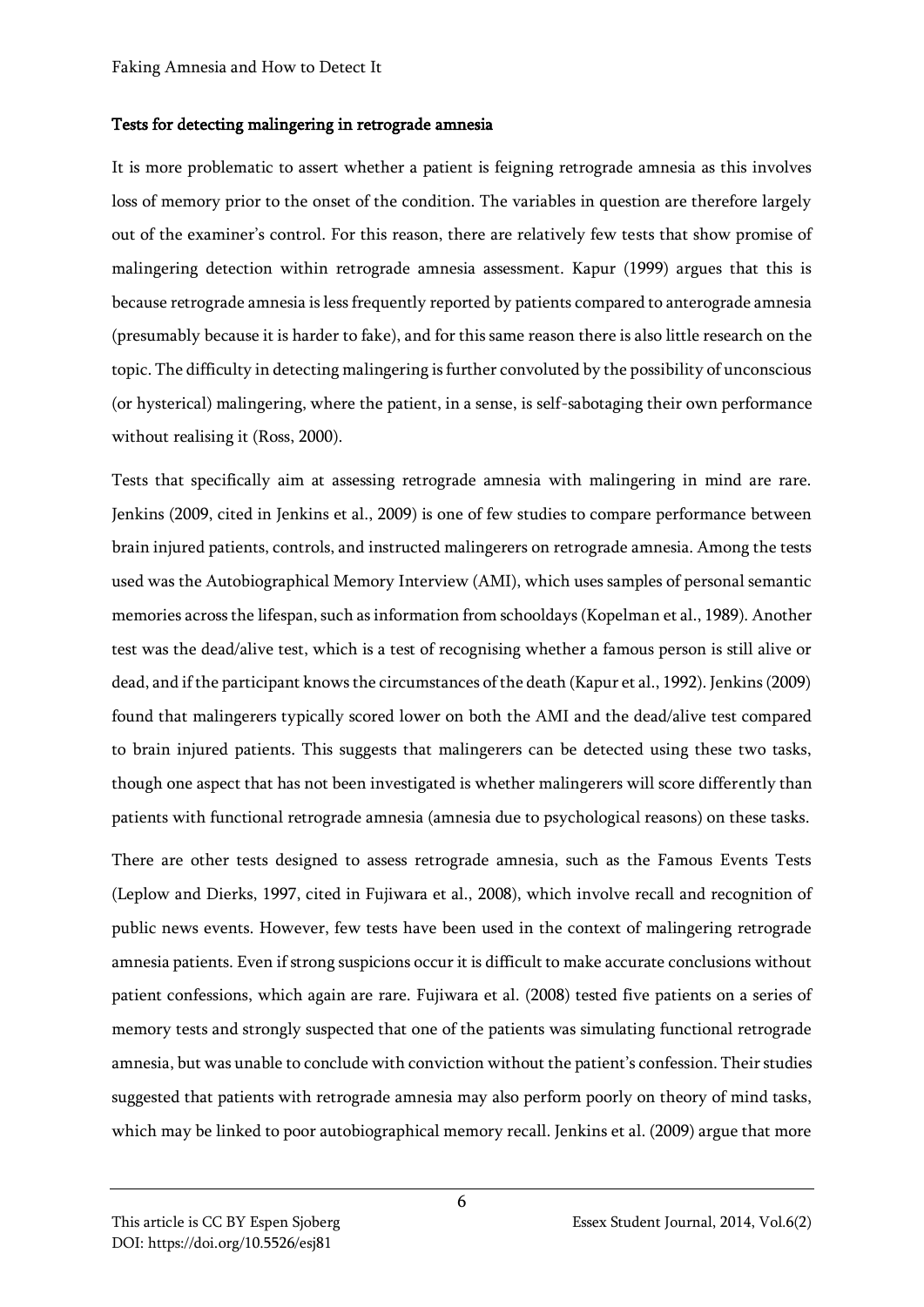research is needed on standardised measures to distinguish performances between organic, functional, and malingering amnesia before malingering can be reliably detected in retrograde amnesiacs.

### Conclusion

To summarise, a wide variety of tests are available to assess malingering if a patient claims anterograde amnesia. A performance of worse than chance or below the baseline of organic amnesiacs is a cause for suspicion of malingering. Malingering in retrograde amnesia is relatively hard to assess, but there are tests available and trends suggests that simulators perform worse than patients with organic amnesia. The best way to investigate malingering is to use a combination of tests and see if the patient reliably scores below chance or the organic amnesia baseline across the tests. If so, this is strong reason to suspect the patient is feigning. While one cannot say with absolute certainty that the patient is simulating without a confession, the variety of tests available make it difficult for simulators to consistently fake the symptoms. Someone faking amnesia tends to ignore chance and is unlikely to display consistent and reliable symptoms throughout different test. In tests of chance, simulators tend to remember the correct answer and deliberately choose the wrong one, while genuine amnesiacs will randomly choose an answer. Using a variety of such tests will make it very difficult for simulators to reliably fake symptoms.

# References

Baker, G.A., Hanley, J.R., Jackson, H.F., et al. (1993). Detecting the Faking of Amnesia:

Performance Differences between Simulators and Patients with Memory Impairments. Journal of Clinical and Experimental Neuropsychology, 15, pp. 668-684.

Binder, L.M. (1993). Assessment of Malingering with the Portland Digit Recognition Test After Mild Head Trauma. Journal of Clinical and Experimental Neuropsychology, 15, pp. 170-182. Binder, L.M., and Rohling, M.L. (1996). Money Matters: a Meta-Analytic Review of the Effects of Financial Incentives on Recovery after Closed-Head Injury. American Journal of Psychiatry, 153, pp. 7-10.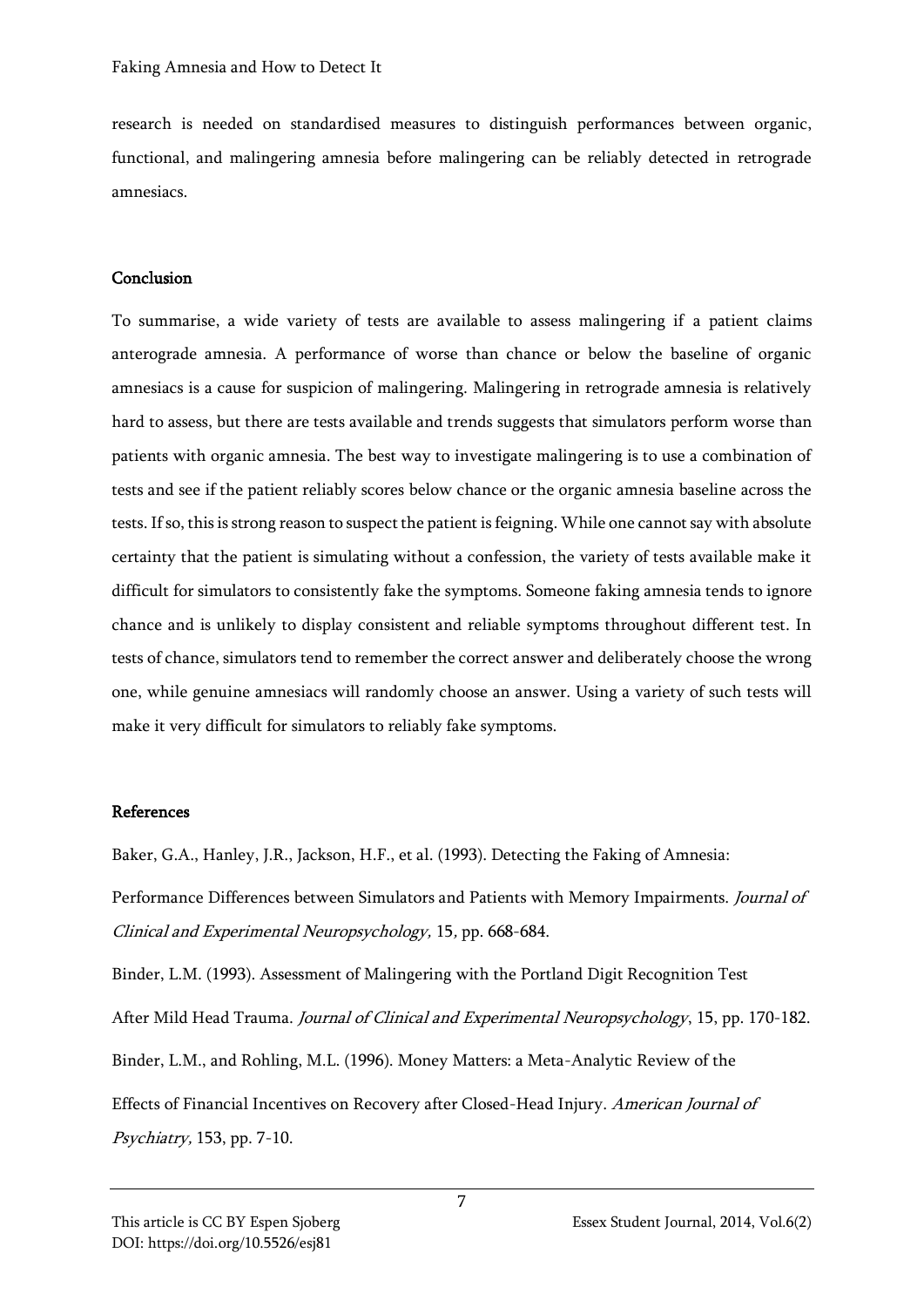Browndyke, J.N., Paskavitz, J., Sweet, L.H., et al. (2008). Neuroanatomical Correlates of

Malingered Memory Impairment: Event-Related fMRI of Deception on a Recognition Memory Task. Brain Injury, 22(6), pp. 481-489.

Fujiwara, E., et al. (2008). Functional Retrograde Amnesia: a Multiple Case Study. Cortex, 44, pp. 29-45.

Green, P., Allen, L.M., and Astner, K. (1996). The Word Memory Test. Durham: Cognisyst.

Green, P., Lees-Haley, P.R., and Allen, L.M. (2003). The Word Memory Test and the Validity of Neuropsychological Test Scores. Journal of Forensic Neuropsychology, 2, pp. 97-124.

Greiffenstein, M.F., Baker, W.J., and Gola, T. (1994). Validation of Malingered Amnesia Measures with a Large Clinical Sample. *Psychological Assessment*, 6 (3), pp. 218-224.

Hanley, J.R., Baker, G.A., and Ledson, S. (1999). Detecting the Faking of Amnesia: a Comparison of the Effectiveness of Three Different Techniques for Distinguishing Simulators from Patients with Amnesia. Journal of Clinical and Experimental Neuropsychology, 21(1), pp. 59-69.

Hashish, R.K., Yossef, I.M., Moustafa, A.A., et al. (2011). Comparison between Infrequency (f), Fake Bad Scale (fbs), and Infrequency Psychopathology (f(p)) Scales in Diagnosis of Malingering among Post Head Trauma Disability Claims. Egyptian Journal of Forensic Sciences, 1, pp. 13-18.

Heaver, B., and Hutton, S.B. (2010). Keeping an Eye on the Truth: Pupil Size, Recognition

Memory and Malingering. International Journal of Psychophysiology, 77(3), p. 306.

Hiscock, M., and Hiscock, C. (1989). Redefining the Forced Choice Method for the Detection of Malingering. Journal of Clinical and Experimental Neuropsychology, 11, pp. 874-967.

Ivnik, R.J., Malec, J.F., Tangalos, E.G., et al. (1990). The Auditory-Verbal Learning Test (AVLT): Norms for Ages 55 Years and Older. Psychological Assessment, 2(3), pp. 304-312.

Jelicic, M., Merckelbach, H., and van Bergen, S. (2004). Symptom Validity Testing of Feigned Amnesia for a Mock Crime. Archives of Clinical Neuropsychology, 19, pp. 525-531.

Jenkins, K.G., Kapur, N., and Kopelman, M.D. (2009). Retrograde Amnesia and Malingering. Current Opinion in Neurology, 22, pp. 601-605.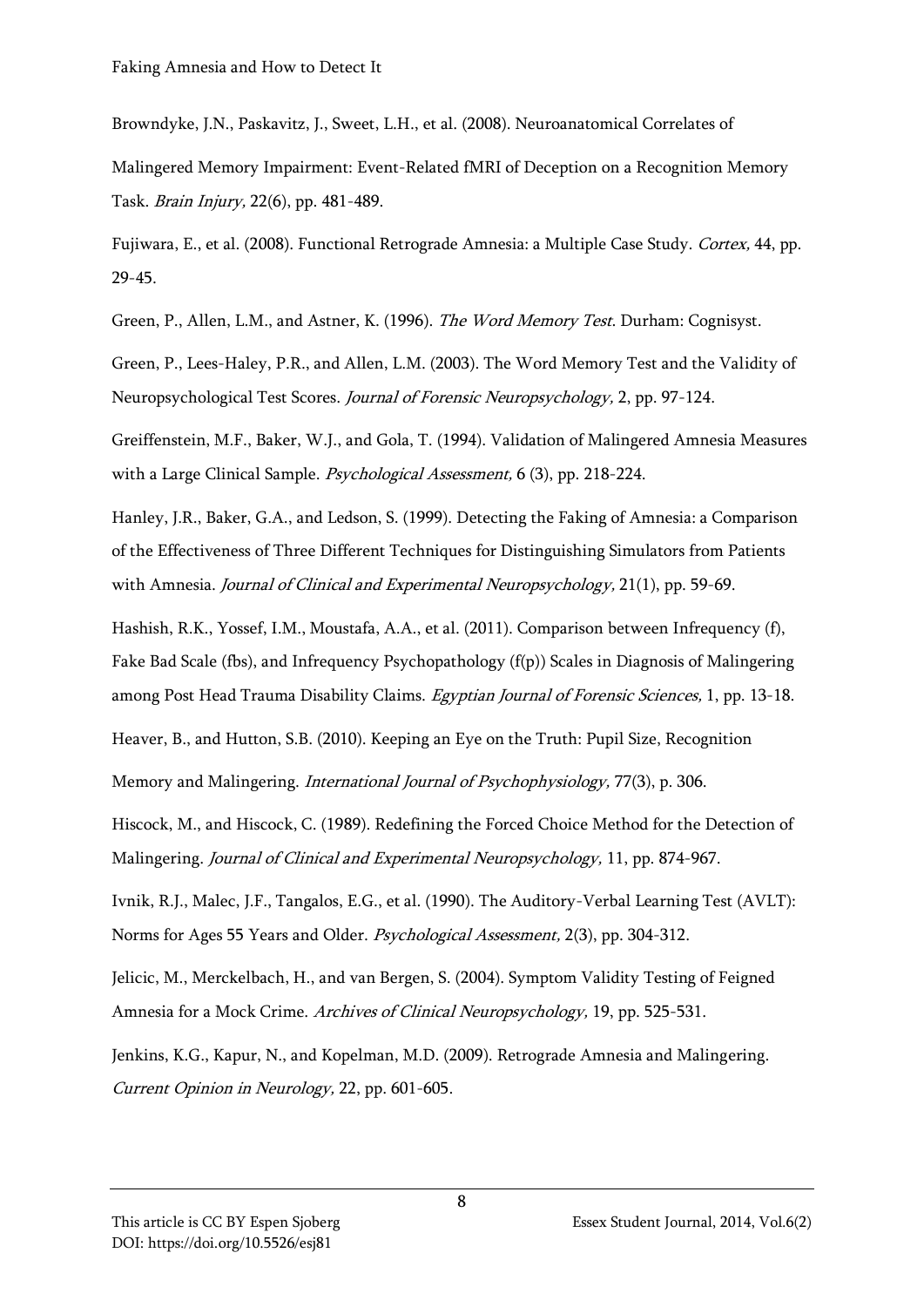Kapur, N. (1994). The Coin-in-the-Hand Test: a New "Bedside" Test for the Detection of Malingering in Patients with Suspected Memory Disorder. Journal of Neurology, Neurosurgery and Psychiatry, 57, pp. 385-386.

Kapur, N. (1999). Syndromes of Retrograde Amnesia: a Conceptual and Empirical Synthesis. Psychological Bulletin, 125(6), pp. 800-825.

Kapur, N., Ellison, D., Smith, M.P., et al. (1992). Focal Retrograde Amnesia Following Bilateral Temporal Lobe Pathology. Brain, 115, pp. 73-85.

Kopelman, M.D. (2000). Focal Retrograde Amnesia and the Attribution of Causality: An Exceptionally Critical View. Cognitive Neuropsychology, 17(7), pp. 585-621.

Kopelman, M.D., Wilson, B.A., and Baddeley, A.D. (1989). The Autobiographical Memory Interview: a New Assessment of Autobiographical and Personal Semantic Memory in Amnesic Patients. Journal of Clinical and Experimental Neuropsychology, 11(5), pp. 724-744.

Lees-Haley, P.R., English, L.T., and Glenn, W.J. (1991). A Fake Bad Scale on the MMPI-2 for Personal Injury Claimants. Psychological Reports, 68, pp. 203-221.

Lezak, M.D., Howieson, D.B., and Loring, D.W. (2004). *Neuropsychological Assessment.* 4<sup>th</sup> ed. New York: Oxford University Press.

McCaffrey, R.J., and Weber, M. (1999). A Clinical Approach to Evaluating Malingering in

Forensic Neuropsychological Evaluations. Revista Española de Neuropsicología, 2(3), pp. 21-36.

Meyers, J.E., and Volbrecht, M.E. (2003). A Validation of Multiple Malingering Detection Methods in a Large Clinical Sample. Archives of Clinical Neuropsychology, 18, pp. 261-276.

Nelson, N.W., Parsons, T.D., Grote, C. L., et al. (2006). The MMPI-2 Fake Bad Scale: Concordance and Specificity of True and Estimated Scores. Journal of Clinical and Experimental Neuropsychology, 28, pp. 1-12.

Pyszora, N,M., Barker, A.F., and Kopelman, M.D. (2003). Amnesia for Criminal Offences: a Study of Life Sentence Prisoners. Journal of Forensic Psychiatry and Psychology, 14(3), pp. 475-490.

Ross, S.M. (2000). Profound Retrograde Amnesia Following Head Injury. Cortex, 36, pp. 521-537.